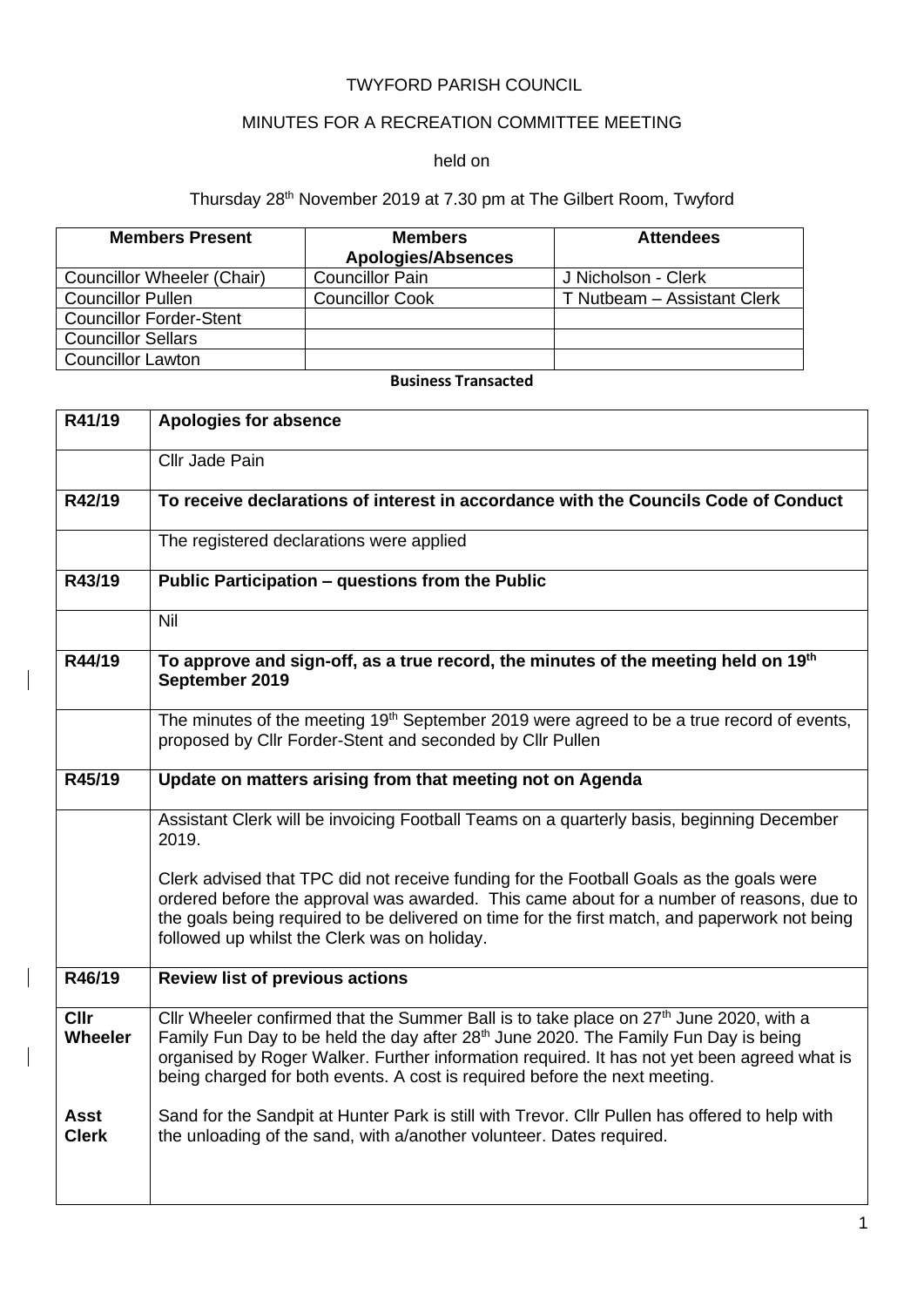| R47/19                                           | Allotment holders meeting update                                                                                                                                                                                                                                                                                                                                          |
|--------------------------------------------------|---------------------------------------------------------------------------------------------------------------------------------------------------------------------------------------------------------------------------------------------------------------------------------------------------------------------------------------------------------------------------|
|                                                  | An informal Allotment Holders Meeting took place on 24 <sup>th</sup> October 2019. Members discussed<br>that they were concerned about a future hosepipe ban during the summer months. The<br>allotment holders were asked how they could lead the way on climate initiatives and what<br>solution they could come up with to reduce water consumption at the allotments. |
|                                                  | One member of the allotment holders working group has started a Facebook page for<br>current allotment holders only. It is hoped more members will join in due course.                                                                                                                                                                                                    |
|                                                  | Large plots were discussed, and it was agreed that TPC will consider splitting the plot when<br>the renewal is due. Cllr Sellars suggested that a 50% split should be offered if requested by<br>the allotment holder, should they be unable to manage the larger plot. Agreed by TPC                                                                                     |
|                                                  | Cllr Wheeler agreed that if an allotment holder needed assistance with their plot, they are<br>able to ask friends/family to do this. The responsibility of the plot stays with the allotment<br>holder.                                                                                                                                                                  |
|                                                  | Clerk advised that one allotment holder wanted to express thanks to TPC for assisting with<br>the removal of asbestos.                                                                                                                                                                                                                                                    |
| R48/19                                           | Review deliverables and costs of the pavilion refurbishment following the £5,000<br>grant from SDNPA                                                                                                                                                                                                                                                                      |
| <b>Assistant</b><br><b>Clerk</b>                 | It was agreed that maintenance work and Painting of the Pavilion to go ahead. However;                                                                                                                                                                                                                                                                                    |
| <b>Assistant</b><br><b>Clerk</b>                 | Two further quotes required for electrical work. In addition, it was agreed that a quote<br>is required for the removal of the floodlights.                                                                                                                                                                                                                               |
| <b>Assistant</b><br><b>Clerk</b>                 | Quotes for the painting of the Pavilion were for £1100 for all to be painted, or £580 for one<br>Gable end and the rear of the Pavilion to be painted. It was agreed that the whole of the<br>Pavilion should be painted.                                                                                                                                                 |
| <b>Assistant</b>                                 | Check of rotten timbers required prior to paintwork being carried out.                                                                                                                                                                                                                                                                                                    |
| <b>Clerk</b><br><b>Assistant</b><br><b>Clerk</b> | It was agreed that the temporary fence to the front of the pavilion is to be removed,<br>due to the lifespan and current condition it is in.                                                                                                                                                                                                                              |
| Asst<br><b>Clerk</b>                             | CIIr Pullen suggested a reconstituted, recycled plastic alternative could be used for the<br>replacement of the handrail and steps leading to the Pavilion. Quote Required.                                                                                                                                                                                               |
|                                                  | CIIr Pullen suggested that TPC should publicise what the expenditure is. Agreed by all.                                                                                                                                                                                                                                                                                   |
| R49/19                                           | Review Two Parks strategy update.                                                                                                                                                                                                                                                                                                                                         |
|                                                  | Clerk advised that an initial survey went out today (28 November 2019).                                                                                                                                                                                                                                                                                                   |
| <b>Clerk</b>                                     | The survey is now required to go to Vicky Feldwick and to go out to the rest of the<br>Village via TIS.                                                                                                                                                                                                                                                                   |
| <b>Clerk</b>                                     | Project Planning is being undertaken by TPC and is required to support the two parks<br>strategy to go ahead, once results have been analysed.                                                                                                                                                                                                                            |
|                                                  | Three estimates for a multisports unit have been received. Prices range from £26,000 to<br>£117,000. A meeting with an additional company is taking place on December 12 <sup>th</sup><br>December, for a site visit.                                                                                                                                                     |

 $\overline{\phantom{a}}$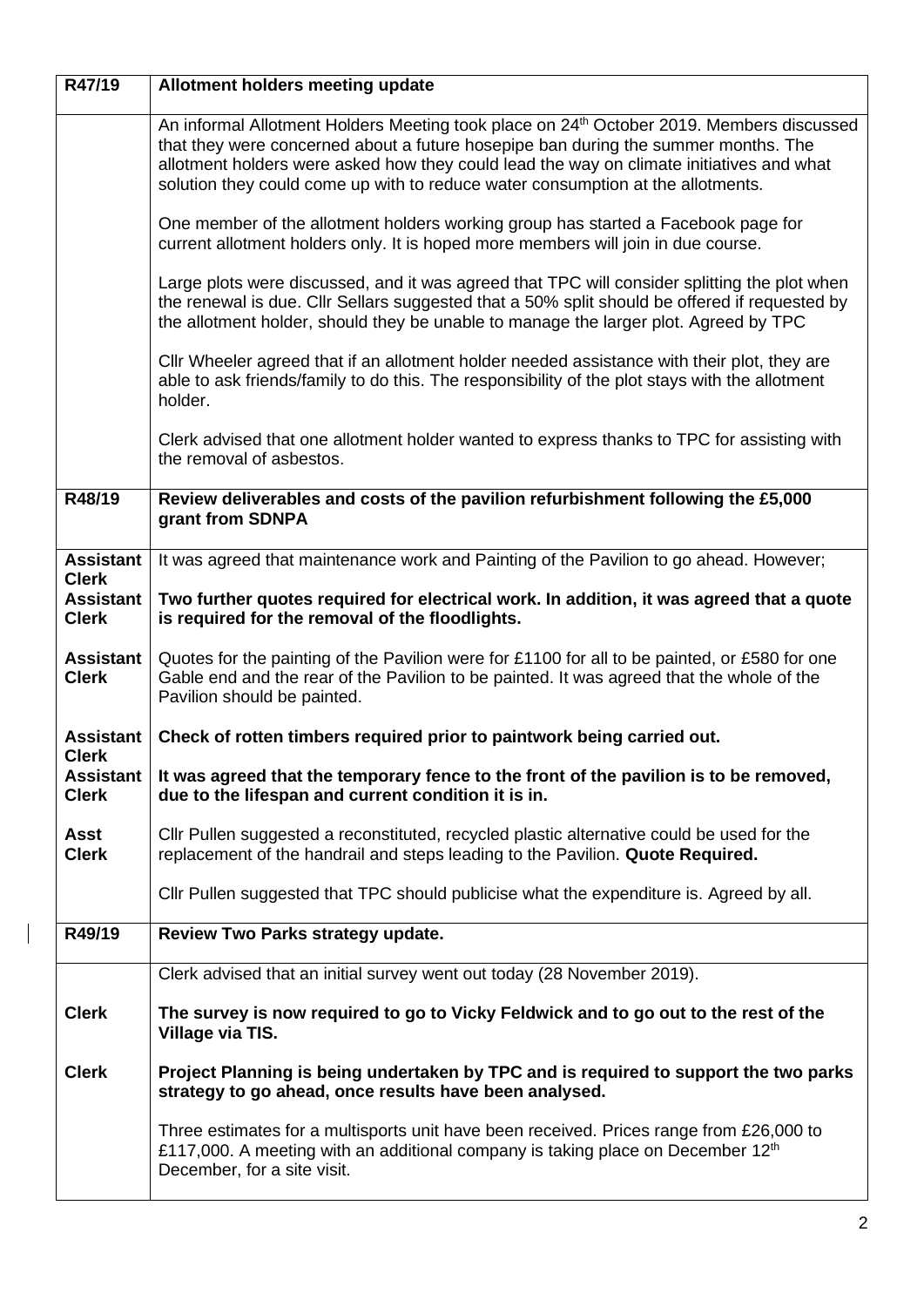| <b>Asst</b><br><b>Clerk</b>                | Cllr Pullen suggested that Shorts Road in Fair Oak have a multisports facility and it would be<br>worth the Committee to have a look at it. Contact Eastleigh Borough Council for details<br>of contractors used and costs.                                                                                                              |
|--------------------------------------------|------------------------------------------------------------------------------------------------------------------------------------------------------------------------------------------------------------------------------------------------------------------------------------------------------------------------------------------|
|                                            | It was suggested that using a separate contractor for the groundwork may reduce the costs<br>considerably.                                                                                                                                                                                                                               |
| <b>Clerk</b>                               | Proposal for the FPC by January required.                                                                                                                                                                                                                                                                                                |
| <b>Asst</b><br>Clerk /<br><b>CIIr Cook</b> | CIIr Lawton suggested that TPC should have an idea of how many children, and of<br>what age are they, that currently live at Northfields. It was suggested that Cllr Cook<br>may know this information. Assistant Clerk to ask Cllr Cook.                                                                                                |
| R50/19                                     | <b>Defibrillator installation at Hunter Park</b>                                                                                                                                                                                                                                                                                         |
| <b>Clerk</b>                               | It was agreed that installation of defibrillator at Hunter Park should be of high importance.<br>Installation at the Parish Hall was at a cost of £1600. Clerk to add to the project list and<br>budget. Contact Well Medical and company that has recently been in touch via email.<br>FPC to agree costs.                              |
| R51/19                                     | Update on shipping container in copse area of Hunter Park                                                                                                                                                                                                                                                                                |
|                                            | It was agreed at the FPC (21 <sup>st</sup> November 2019) that the shipping container cannot be used<br>for the proposed business use at Hunter Park                                                                                                                                                                                     |
| R52/19                                     | Propose creating a working party for Hunter Park                                                                                                                                                                                                                                                                                         |
| <b>Assistant</b><br><b>Clerk</b>           | It was agreed that a working party for Hunter Park should be formed, from volunteers around<br>the village. Cllr Forder-Stent suggested we needed a date in the Spring, for the works<br>required to be carried out, along with publicity/teas/coffees/orienteering for volunteer moral.<br>Date required to be added to January Agenda. |
| <b>Cllr</b><br><b>Pullen</b>               | Orienteering assistance required                                                                                                                                                                                                                                                                                                         |
| <b>Cllr</b><br><b>Pullen</b>               | CIIr Pullen to liaise with Assistant Clerk, for a separate list of works to be carried out by the<br>working party.                                                                                                                                                                                                                      |
| R53/19                                     | Confirm date of next meeting to a new date 30 <sup>th</sup> January 2020.                                                                                                                                                                                                                                                                |
|                                            | Confirmed.                                                                                                                                                                                                                                                                                                                               |
|                                            | Actions Outstanding from previous Minutes                                                                                                                                                                                                                                                                                                |
| <b>Clerk</b>                               | Clerk to confirm to two plot holders the conditions to which they have their tenancy<br>extended until 31 <sup>st</sup> March 2020.                                                                                                                                                                                                      |
| <b>Cllr</b><br><b>Pullen</b>               | Action: Cllr Pullen to review what can be done to extend the life of the existing<br>allotment notice board.                                                                                                                                                                                                                             |
| CIIr Cook  <br><b>CIIr Cook</b>            | Try and obtain drawings of the two parks from WCC<br>Consider short term and long term parking for Hunter Park events<br>Consider outside water supply and water fountain at Hunter Park<br>CIIr Cook and Clerk to meet with WCC open space team to start working with the<br>correct Officer                                            |
| <b>CIIr Cook</b>                           | Obtain alternate quotes for Northfields entrance signs.                                                                                                                                                                                                                                                                                  |

 $\begin{array}{c} \rule{0pt}{2ex} \rule{0pt}{2ex} \rule{0pt}{2ex} \rule{0pt}{2ex} \rule{0pt}{2ex} \rule{0pt}{2ex} \rule{0pt}{2ex} \rule{0pt}{2ex} \rule{0pt}{2ex} \rule{0pt}{2ex} \rule{0pt}{2ex} \rule{0pt}{2ex} \rule{0pt}{2ex} \rule{0pt}{2ex} \rule{0pt}{2ex} \rule{0pt}{2ex} \rule{0pt}{2ex} \rule{0pt}{2ex} \rule{0pt}{2ex} \rule{0pt}{2ex} \rule{0pt}{2ex} \rule{0pt}{2ex} \rule{0pt}{2ex} \rule{0pt}{$ 

 $\begin{array}{c} \rule{0pt}{2.5ex} \rule{0pt}{2.5ex} \rule{0pt}{2.5ex} \rule{0pt}{2.5ex} \rule{0pt}{2.5ex} \rule{0pt}{2.5ex} \rule{0pt}{2.5ex} \rule{0pt}{2.5ex} \rule{0pt}{2.5ex} \rule{0pt}{2.5ex} \rule{0pt}{2.5ex} \rule{0pt}{2.5ex} \rule{0pt}{2.5ex} \rule{0pt}{2.5ex} \rule{0pt}{2.5ex} \rule{0pt}{2.5ex} \rule{0pt}{2.5ex} \rule{0pt}{2.5ex} \rule{0pt}{2.5ex} \rule{0$